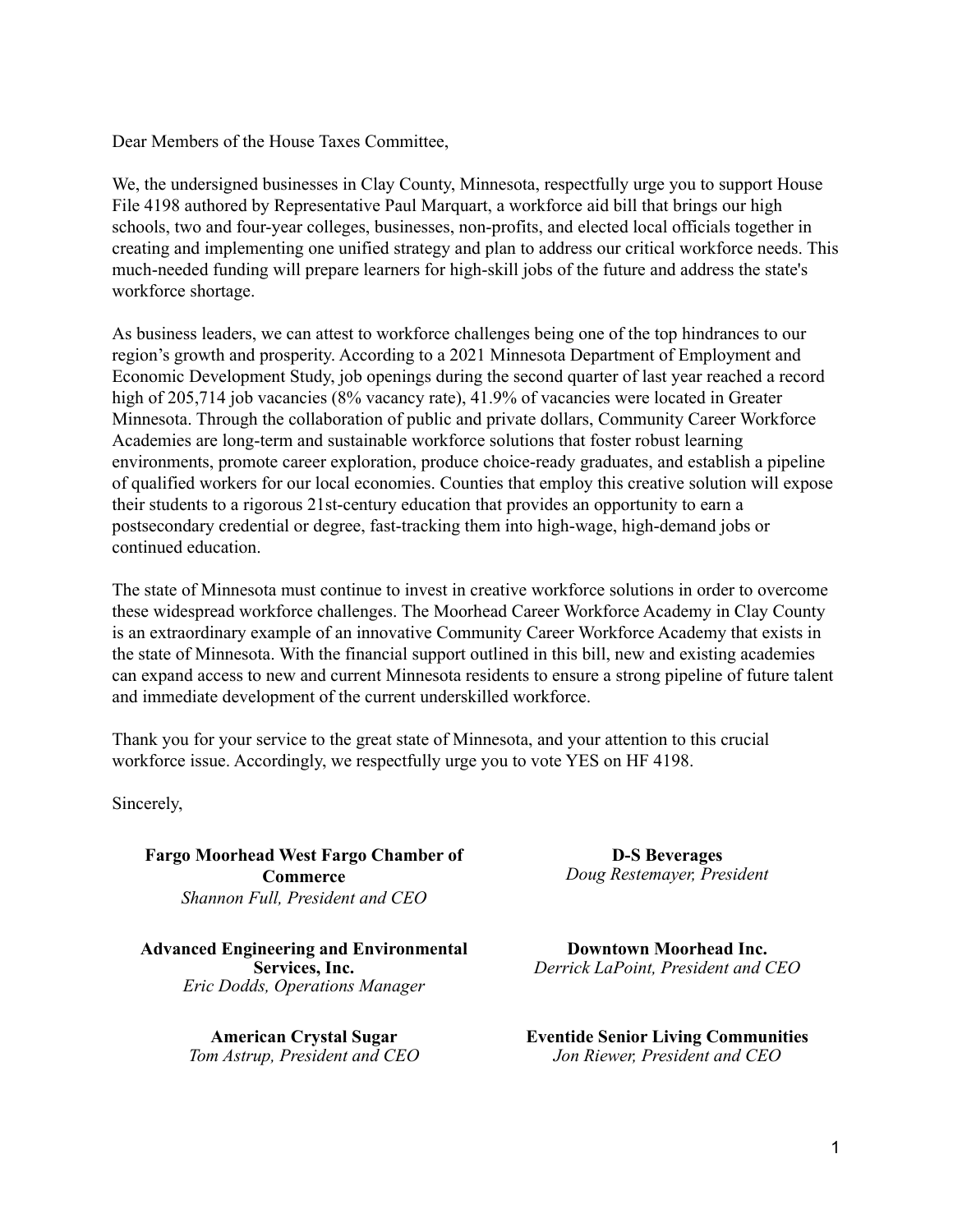**ASN Constructors** *Greg Yavicoli, Construction Manager*

**Blue Cross Blue Shield of North Dakota** *Pam Gulleson, VP of Public Affairs & Government Relations*

**Bremer Bank** *Judd Graham, Senior Region President*

> **ByteSpeed** *Anna Hanson, Sale Director*

**City of Moorhead** *Dan Mahli, City Manager*

**Clay County Commissioner** *Jenna Kahly, District 1*

**Clay County Commissioner** *Frank Gross, District 2*

**Clay County Commissioner** *Jenny Mongeau, District 3*

**Clay County Commissioner** *Kevin Campbell, District 4*

**Clay County Commissioner** *David Ebinger, District 5*

**Concordia College** *William Craft, President* **First International Bank and Trust** *S. Peter Stenehjem, President*

**Gooseberry Park Players** *Sara Solhjem, Board President*

**Home Builders Association of Fargo Moorhead** *Bryce Johnson, CEO*

> **Hornbacher's** *Matt Leiseth, President*

**Matt's Automotive** *Matt Lachowitzer, Owner and Founder*

**Microsoft** *Taya Spelhaug, TechSpark Manager*

**Minnesota State Community and Technical College** *Dr. Carrie Brimhall, President*

> **Moore Holding Company** *Shane N. Waslaski, CEO*

**Moorhead Business Association** *Sheri Larson, Executive Director*

**Moorhead Legacy Education Foundation** *Janelle Leiseth, Board Member*

> **Red River Valley Alliance** *Esther Madrigal Diez, CEO*